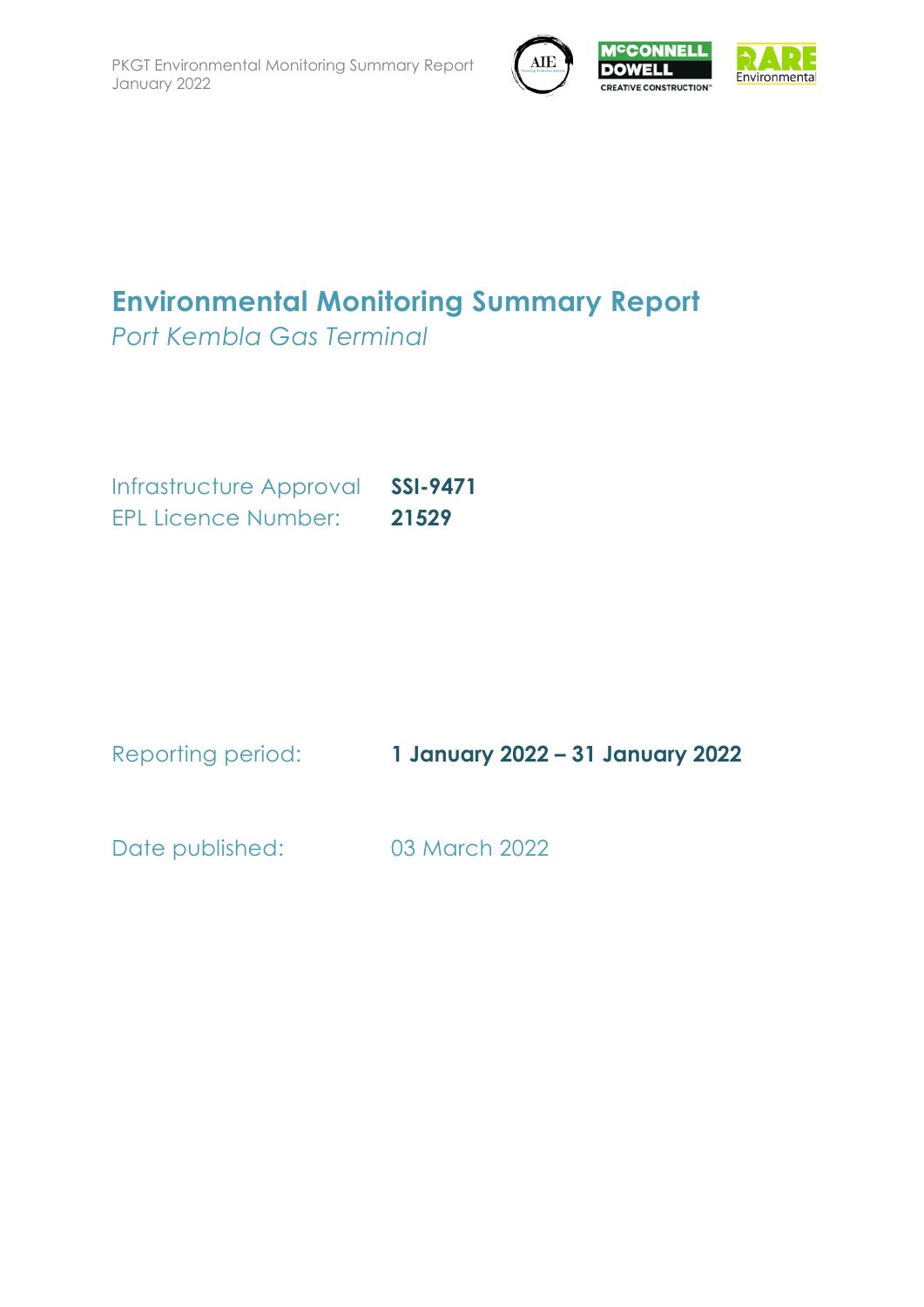

CON **DOWELL** 



## **1 Project background**

AIE is developing a Liquefied Natural Gas (LNG) import terminal at Port Kembla, south of Wollongong, NSW (the Project). The Project will be the first of its kind in NSW and will provide a simple and flexible solution to the state's gas supply challenges.

The Project has been declared Critical State Significant Infrastructure (CSSI) in accordance with Section 5.13 of the *Environmental Planning and Assessment Act 1979* (EP&A Act) (NSW) and Schedule 5 of the *State Environmental Planning Policy State and Regional Development* (SRD SEPP). The Project received Infrastructure Approval (the Approval) from the Minister for Planning and Public Spaces on 29 of April 2019, approval SSI-9471.

The construction of the Project is primarily associated with the establishment of a new berth facility at Port Kembla to enable an LNG Carrier to berth alongside the Floating Storage and Re-gasification Unit (FSRU) and new infrastructure to connect the terminal to the existing gas network. The location of the Project is shown on the Environmental Monitoring Location Plan provided as Appendix A.

An Environment Protection Licence (EPL No. 21529) was issued for the Project by the NSW Environment Protection Authority (EPA) on 2 June 2021. The details of the EPL are provided below i[n Table 1-1.](#page-1-0)

| EPL No.            | 21529                                          |
|--------------------|------------------------------------------------|
| Anniversary Date:  | 2 June                                         |
|                    | Australian Industrial Energy Pty Ltd           |
| Licensee:          | PO Box 3155 Broadway                           |
|                    | Nedlands WA 6009                               |
| Premises:          | Port Kembla Gas Terminal, Port Kembla NSW 2505 |
|                    | Chemical storage                               |
| Scheduled Activity | Contaminated soil treatment                    |
|                    | Crushing, grinding or separating               |

<span id="page-1-0"></span>*Table 1-1 EPL Details*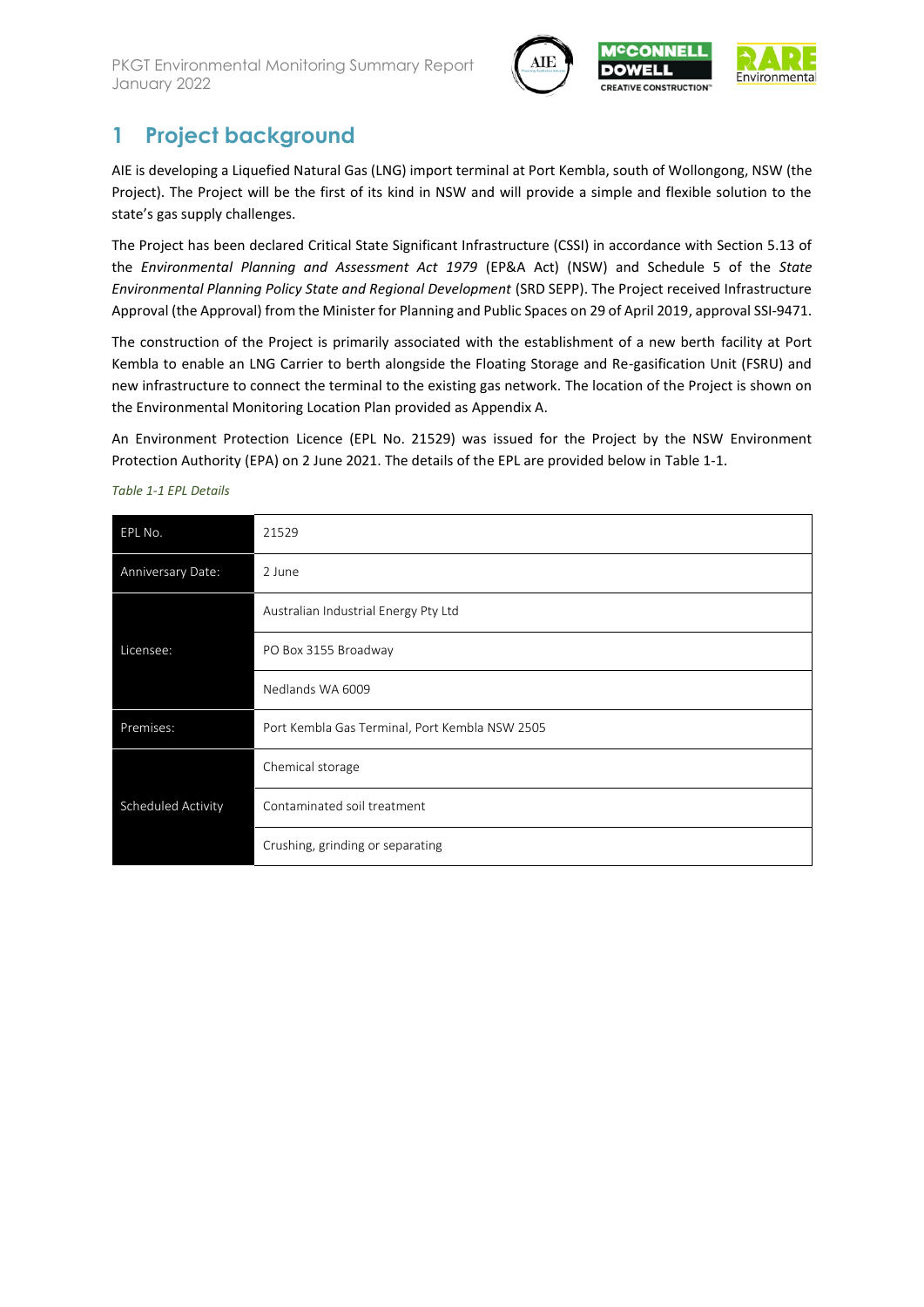



## **2 Report purpose**

This Monthly Environmental Monitoring Report has been prepared to satisfy the monitoring data reporting requirements of the approval and environmental management plans as detailed further below in [Table 2-1](#page-2-0) for the reporting month of January 2022.

<span id="page-2-0"></span>

| Document                                 | Clause or<br>section | Requirement                                                                                                                                                                                                                                                                                                                                                                                                | Addressed:                                                             |
|------------------------------------------|----------------------|------------------------------------------------------------------------------------------------------------------------------------------------------------------------------------------------------------------------------------------------------------------------------------------------------------------------------------------------------------------------------------------------------------|------------------------------------------------------------------------|
|                                          | Sch. 4<br>Cond. 8    | Regular Reporting – The Proponent must provide regular<br>reporting on the environmental performance of the<br>development on its website in accordance with the reporting<br>requirements in any strategies, plans or programs approved<br>under the conditions of this approval.                                                                                                                         |                                                                        |
| <b>DPIE</b><br>SSI-9471                  | Sch. 4<br>Cond. 12   | Access to information – From the commencement of<br>development under this approval, the Proponent shall:<br>Make copies of the following information publicly<br>(a)<br>available on its website:<br>a comprehensive summary of the monitoring results<br>of the development, reported in accordance with the<br>specifications in any conditions of this approval, or<br>any approved plans and programs | This report to be made<br>available on the Project<br>Website.         |
| AIF<br>Air Quality<br>Management<br>Plan | Section<br>11.4.2    | A summary of monthly data will be published on the Project's<br>webpage, noting any exceedance of EPL trigger value,<br>investigation, and response.                                                                                                                                                                                                                                                       | This report                                                            |
|                                          |                      | Regular reporting<br>A summary of monthly data will be published on the PKGT<br>AIE website in the form of a report. The report will note<br>details for:                                                                                                                                                                                                                                                  | This report which will<br>be made available on<br>the Project Website. |
|                                          | Section<br>9.4.2     | Any exceedance of trigger values, the subsequent<br>investigation and response/resolution                                                                                                                                                                                                                                                                                                                  | Section 4 and Appendix<br><sub>R</sub>                                 |
| AIE                                      |                      | Complaint summary (if applicable)                                                                                                                                                                                                                                                                                                                                                                          | Section 4.4                                                            |
| Water Quality<br>Management<br>Plan      |                      | Statistics related to productivity of work (actual<br>workflow vs planned) including details on any delays<br>encountered                                                                                                                                                                                                                                                                                  | Section 3.1                                                            |
|                                          |                      | Forecasting for future works<br>$\overline{a}$                                                                                                                                                                                                                                                                                                                                                             | Section 3.3                                                            |
|                                          |                      | Activities completed for the month                                                                                                                                                                                                                                                                                                                                                                         | Section 3.2                                                            |
|                                          |                      | Activities planner for the next month<br>$\overline{a}$                                                                                                                                                                                                                                                                                                                                                    | Section 3.3                                                            |
|                                          |                      | Current risks and issues, including impact level and<br>$\overline{a}$<br>mitigation measures.                                                                                                                                                                                                                                                                                                             | Section 0                                                              |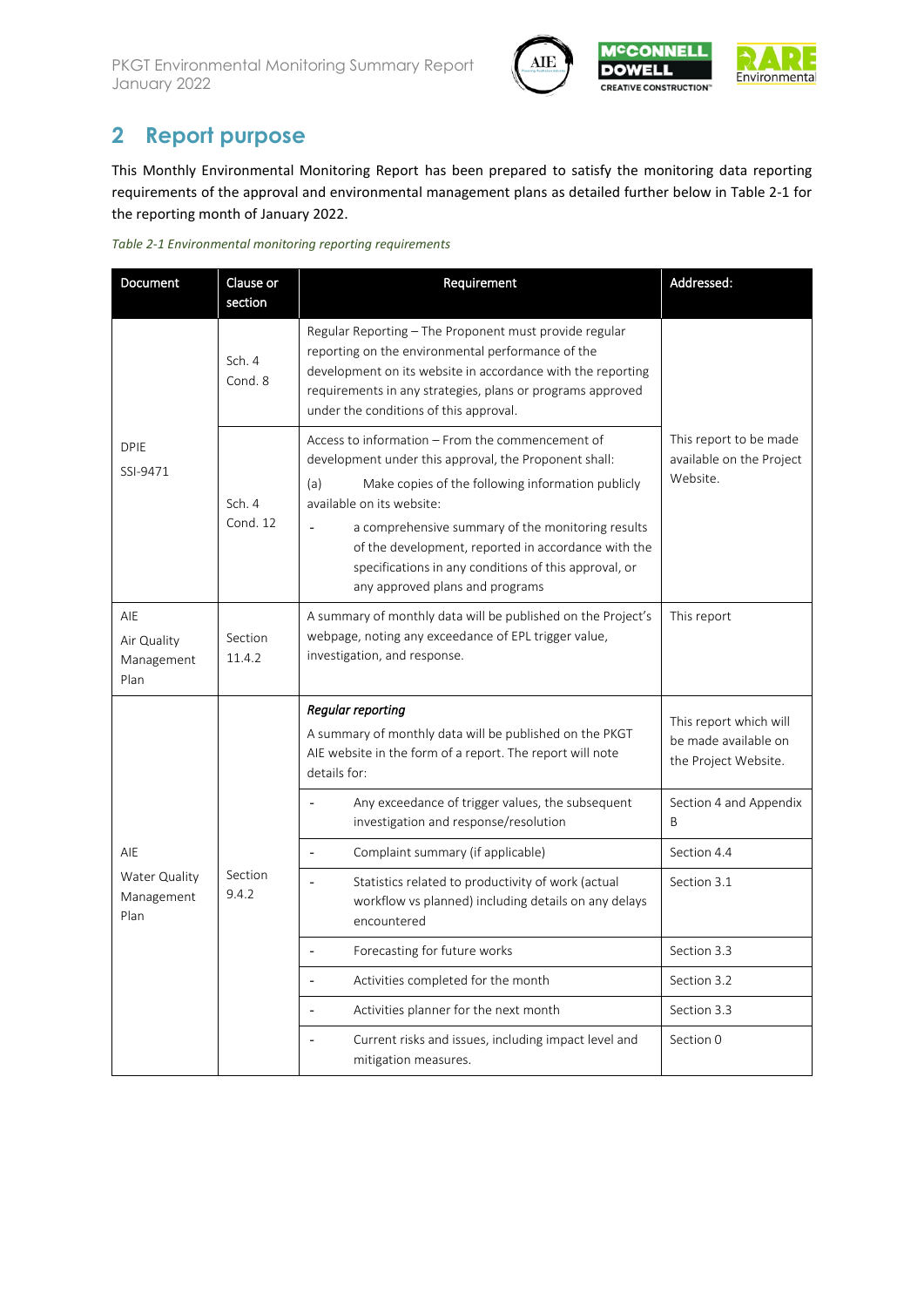



## **3 Project activities**

#### <span id="page-3-0"></span>**3.1 Project status**

Early Enabling works was completed this month. The works included:

- Excavation to allow removal of existing structures and services and facilitate construction of the quay wall
- Demolition/removal of Berth 101 and aboveground structures
- Demolition/removal of aboveground and underground services
- Relocation of existing stockpiles onsite
- Transport of spoil via road from the Marine Berth and Dredging Site Compound to the Emplacement Cell Construction Site in the Outer Harbour
- Platform excavation and stockpiling
- Processing demolished materials (for re-use or recycling) by others.
- Cone Penetration Testing in the Outer Harbour

The project has progressed to Stage 2A: Marine Berth Construction – Land Based. The Stage 2A works include:

- Quay wall construction
- Installation of communications conduit, potable water line, and 11kV power cable and Padmount Substation within MBD Site Compound
- Construction of the ORF, which comprises three areas: Wharf Topside Area; Utility Area; and Common Area
- Pipeline construction and associated ancillary infrastructure within MBD Site Compound delivered as part of ORF scope
- <span id="page-3-2"></span>**3.2 Project activities for the reporting month**
	- Concrete processing
	- Completion of Berth 101 pile removal
	- Mobilization of Piling contractor for new wharf construction
	- Construction of piling pad within northern excavation
- <span id="page-3-3"></span><span id="page-3-1"></span>**3.3 Project activities for the upcoming month**
	- Completion of piling pad
	- Installation of new wharf piles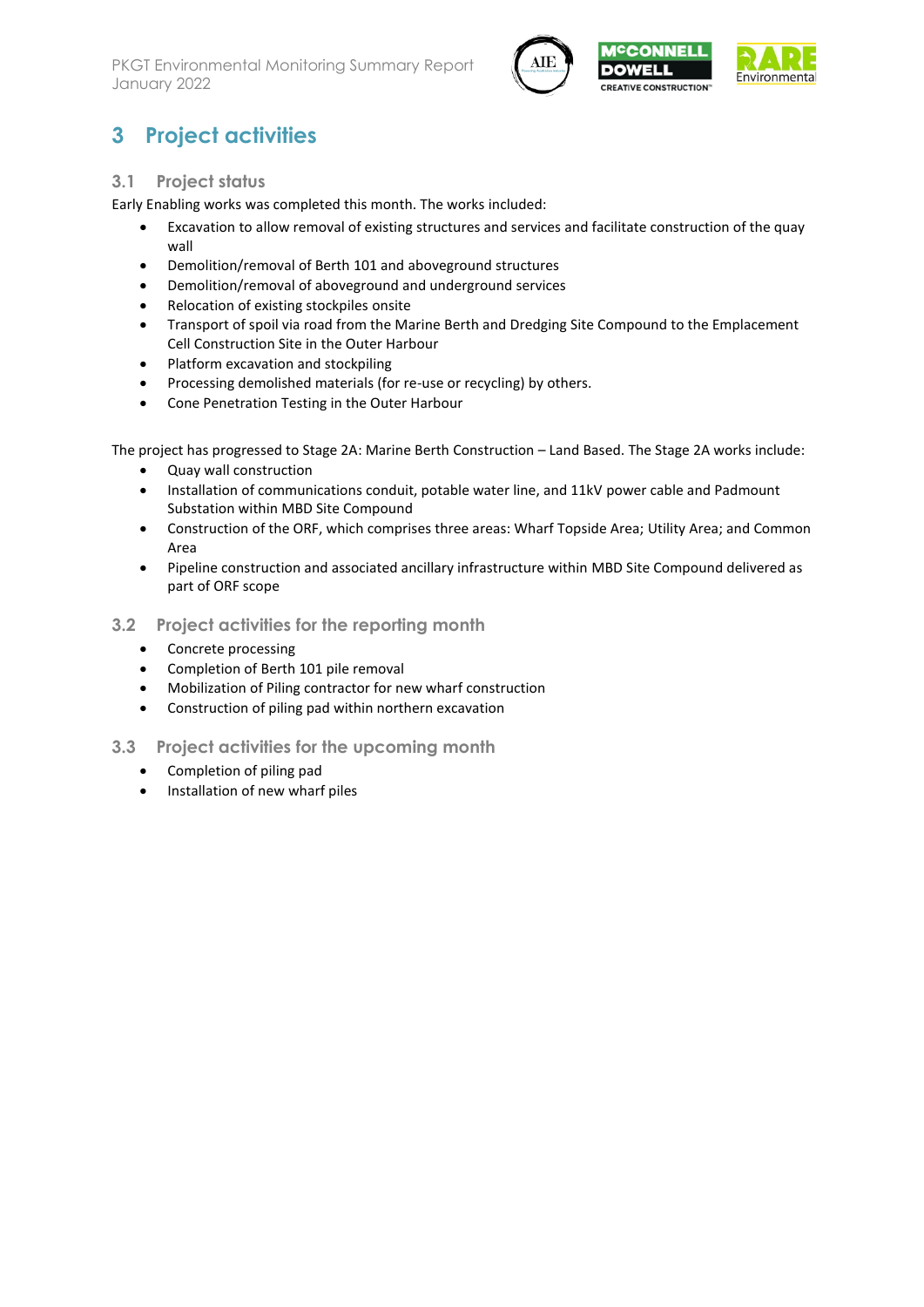



## **3.4 Current project environmental risks and controls**

The identified environmental risk and proposed mitigation measures and controls for the current and foreseeable construction activities are presented in [Table 3-1.](#page-4-0)

#### <span id="page-4-0"></span>*Table 3-1 Project environmental risks*

| Ref.    | Environmental risk          |                                                                 | Associated activity                               | Mitigation measure                                                                        |  |
|---------|-----------------------------|-----------------------------------------------------------------|---------------------------------------------------|-------------------------------------------------------------------------------------------|--|
|         | Aspect                      | Impact                                                          |                                                   |                                                                                           |  |
|         |                             |                                                                 |                                                   | Implementation of the<br>Construction Water Quality<br>Monitoring Plan (CWQMP)            |  |
| 2106_01 | Water quality               | Water pollution                                                 | Construction works<br>adjacent to the Port Kembla | Water quality monitoring<br>and reporting                                                 |  |
|         |                             |                                                                 | Harbour                                           | Implementation of water<br>discharge permit procedure<br>for sediment basin<br>discharge. |  |
| 2106 02 | Air quality                 | Generation of nuisance                                          | Demolition works                                  | Implementation of the Air<br>Quality Management Plan                                      |  |
|         |                             | dust levels                                                     |                                                   | Continuous air quality<br>monitoring                                                      |  |
|         |                             |                                                                 |                                                   | Establishment and<br>implementation of<br>environmental procedures<br>and processes       |  |
| 2106 03 | Environmental<br>compliance | Breach of legislation and<br>or Management Plan<br>requirements | Commencement of and<br>ongoing works              | Liaisons with regulatory<br>authorities and seek<br>clarification where required          |  |
|         |                             |                                                                 |                                                   | Regular site inspections and<br>coordination meetings with<br>contractor                  |  |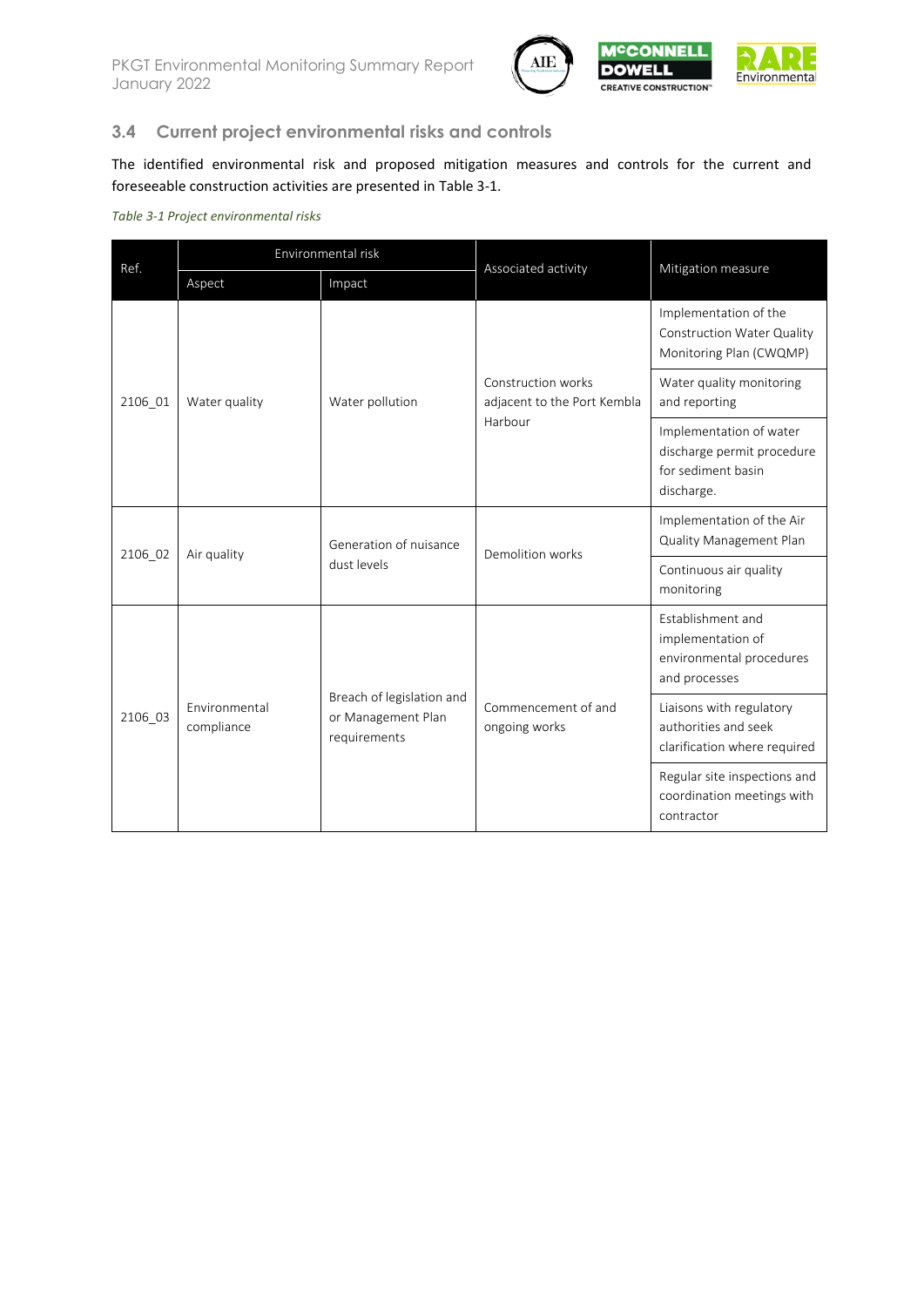

## <span id="page-5-0"></span>**4 Environmental monitoring data**

The following sections present a summary of the air quality, water quality and weather monitoring data.

A copy of this report will be made available on the Project website at the following web-address:

<https://ausindenergy.com/environmental-information/>

#### **4.1 Air quality**

#### *4.1.1 Air quality monitoring locations and frequency*

Air quality monitoring equipment is installed to the north and south of the demolition area (Berth 101), and to the east, west and central portion of the Outer Harbour stockpile area.

A summary of the air quality monitoring locations are provided below in [Table 4-1](#page-5-1) and a monitoring location plan is provided in Appendix A.

#### <span id="page-5-1"></span>*Table 4-1 Air quality monitoring locations*

| EPL<br>Ref. | Monitoring location                                                                                  | Monitoring type                                | Monitoring<br>parameter                                          | Monitoring frequency                                    |
|-------------|------------------------------------------------------------------------------------------------------|------------------------------------------------|------------------------------------------------------------------|---------------------------------------------------------|
| 8           | Northern boundary of the premises, adjacent<br>the southern boundary of Port Kembla Coal<br>Terminal | <b>Dust Deposition</b><br>Gauge                | Particulates -<br>Deposited Matter<br>(gm/m <sup>2</sup> /month) | Monthly                                                 |
| 10          | Southern boundary of Berth 101                                                                       |                                                |                                                                  |                                                         |
| 12          | Southern side of emplacement area, Outer<br>Harbour                                                  | and                                            | and                                                              |                                                         |
| 14          | Eastern side of emplacement area, Outer<br>Harbour                                                   | Ambient Air<br>Monitoring -<br>High Volume Air | <b>Total Suspended</b><br>Particles (TSP)                        | Special Frequency 1<br>(24-hour period every<br>6 days) |
| 22          | Northern side of emplacement area, Outer<br>Harbour                                                  | Sampler                                        | (ug/m <sup>3</sup> )                                             |                                                         |
| 9           | Northern boundary of the premises, adjacent<br>the southern boundary of Port Kembla Coal<br>Terminal |                                                |                                                                  |                                                         |
| 11          | Southern boundary of Berth 101                                                                       |                                                |                                                                  |                                                         |
| 13          | Southern side of emplacement area, Outer<br>Harbour                                                  | Real time dust<br>monitoring                   | $PM_{10} (ug/m^3)$                                               | Continuous                                              |
| 15          | Eastern side of emplacement area, Outer<br>Harbour                                                   |                                                |                                                                  |                                                         |
| 23          | Northern side of emplacement area, Outer<br>Harbour                                                  |                                                |                                                                  |                                                         |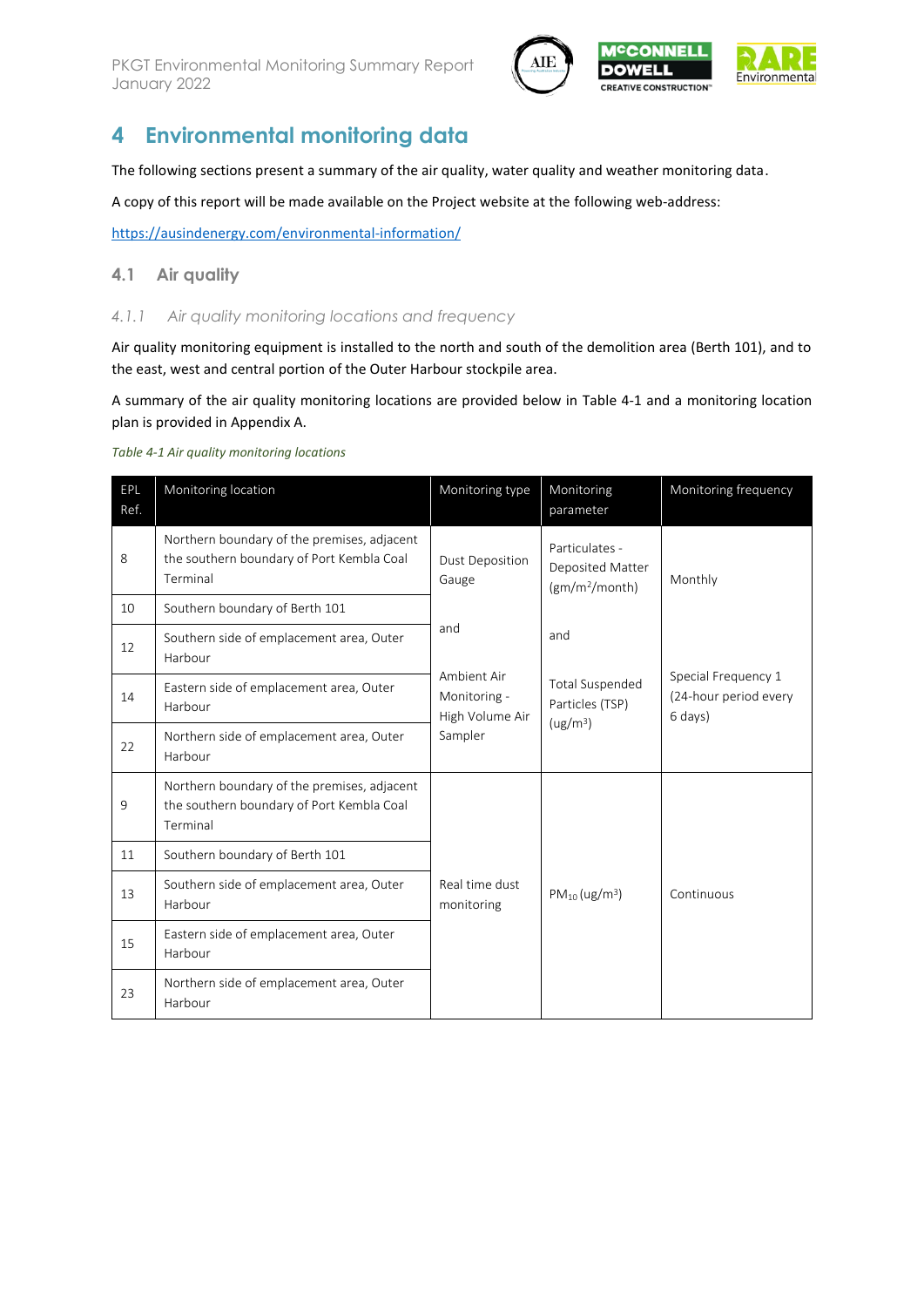

### *4.1.2 Air Quality Monitoring Results*

The air quality monitoring results for the reporting month are presented below in **Error! Reference source not found.**.

|  |  |  | Table 4-2 Air quality monitoring results |  |
|--|--|--|------------------------------------------|--|
|--|--|--|------------------------------------------|--|

| Monitoring<br>Location |                     |                                                                                  | Monitoring parameter             |                   |                   |                                                         |                                |                                     |                                          |  |
|------------------------|---------------------|----------------------------------------------------------------------------------|----------------------------------|-------------------|-------------------|---------------------------------------------------------|--------------------------------|-------------------------------------|------------------------------------------|--|
| (EPL<br>Reference)     |                     |                                                                                  | <b>Total Suspended Particles</b> |                   |                   | PM10                                                    |                                |                                     |                                          |  |
|                        |                     |                                                                                  | (High Volume Air Sampler)        |                   |                   |                                                         | (Real-time tracker)            |                                     |                                          |  |
|                        |                     | Particulates<br>Deposited<br>Matter<br>(Depositional<br>dust gauge) <sup>2</sup> | Average                          | Minimum           | Maximum           | Average                                                 | Minimum                        | Maximum                             | Events<br>above<br>criteria <sup>1</sup> |  |
| Unit                   |                     | $g/m^2/m$ onth                                                                   | $\mu$ g/m <sup>3</sup>           | ug/m <sup>3</sup> | ug/m <sup>3</sup> | ug/m <sup>3</sup> /24<br>hours                          | ug/m <sup>3</sup> /24<br>hours | ug/m <sup>3</sup> /24 hours         | No.                                      |  |
| Criteria               |                     | <b>ΝΑ</b>                                                                        | <b>NA</b>                        | <b>NA</b>         | <b>NA</b>         | 90 <sup>3</sup>                                         | <b>NA</b>                      | 200                                 | <b>NA</b>                                |  |
| Berth                  | EPL<br>8            | 4.40                                                                             | 0.23                             | 0.06              | 0.52              |                                                         | <b>EPL Point</b>               | No PM10 monitoring required at this | <b>NA</b>                                |  |
| 101<br>North           | EPL<br>$\mathsf{Q}$ | No Dust Deposition Gauge or HiVol required at                                    | this EPL Point                   |                   | 54.79             | 19.67                                                   | 117.13                         | 0                                   |                                          |  |
| Berth<br>101           | EPL<br>10           | 1.80                                                                             | 0.17                             | 0.04              | 0.34              | No PM10 monitoring required at this<br><b>EPL Point</b> |                                |                                     | <b>NA</b>                                |  |
| South                  | EPL<br>11           | No dust gauge or HiVol required at this EPL Point                                |                                  |                   |                   | 36.12                                                   | 15.50                          | 118.96                              | 0                                        |  |
| Outer<br>Harbour       | EPL<br>12           | 0.20                                                                             | 0.04                             | 0.01              | 0.06              |                                                         | <b>EPL Point</b>               | No PM10 monitoring required at this | <b>NA</b>                                |  |
| South                  | EPL<br>13           | No dust gauge or HiVol required at this EPL Point                                |                                  |                   | 16.74             | 6.64                                                    | 34.77                          | 0                                   |                                          |  |
| Outer<br>Harbour       | EPL<br>14           | 0.10                                                                             | 0.08                             | 0.05              | 0.13              |                                                         | <b>EPL Point</b>               | No PM10 monitoring required at this | <b>NA</b>                                |  |
| East                   | EPL<br>15           | No dust gauge or HiVol required at this EPL Point                                |                                  |                   |                   | 27.98                                                   | 12.14                          | 74.38                               | 0                                        |  |
| Outer<br>Harbour       | EPL<br>22           | 0.20                                                                             | 0.04                             | 0.00              | 0.08              |                                                         | <b>EPL Point</b>               | No PM10 monitoring required at this | <b>NA</b>                                |  |
| North                  | EPL<br>23           | No dust gauge or HiVol required at this EPL Point                                |                                  |                   |                   | 18.36                                                   | 5.48                           | 37.59                               | 0                                        |  |

1 Includes individual number of times results recorded above criteria. Refer to Appendix B for event above criteria reports.

<sup>2</sup>Assessed as Total Insoluble.

<sup>3</sup>Criteria uses an averaging period of a year, data presented is averaged over the month.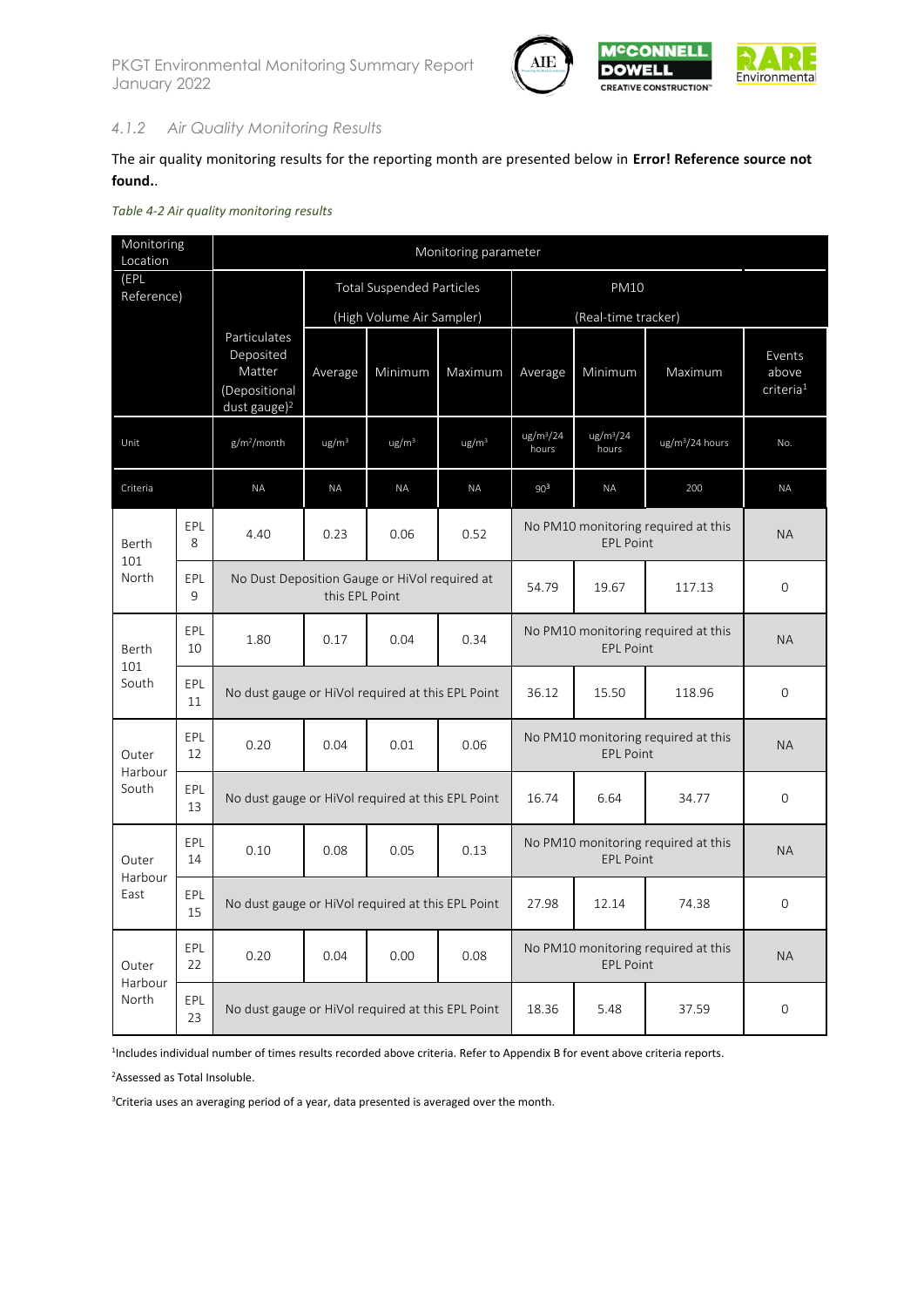

### **4.2 Water quality**

#### *4.2.1 Water quality monitoring locations and frequency*

Water quality monitoring is undertaken at five (5) locations within the Port Kembla harbour. Each water quality monitoring location is securely anchored/moored in its location. Details of each of the water quality monitoring locations and corresponding EPL licence reference is provided below in [Table 4-3.](#page-7-0)

<span id="page-7-0"></span>

| EPL          |                                                                                                                             |                                        | Parameters                                   |                                                                      |  |  |
|--------------|-----------------------------------------------------------------------------------------------------------------------------|----------------------------------------|----------------------------------------------|----------------------------------------------------------------------|--|--|
| Ref.         | Monitoring location                                                                                                         | Type of monitoring                     | Continuous monitoring<br>at 15 min intervals | Weekly<br>grab<br>sample                                             |  |  |
| $\mathbf{1}$ | WQM1 - North of Berth 101                                                                                                   | Primary- impact works area<br>receiver |                                              | - Aluminium                                                          |  |  |
| 16           | <b>WQM2</b> - North of the<br>emplacement cell, Outer<br>Harbour. No more than 20m<br>from emplacement cell silt<br>curtain | Primary- impact works area<br>receiver | - Turbidity<br>- Temperature                 | - Arsenic<br>- Cadmium<br>- Chromium (total)<br>- Cobalt<br>- Copper |  |  |
| 17           | <b>WQM3</b> - South West of Berth<br>101                                                                                    | Primary- impact works area<br>receiver | $-$ pH<br><b>Electrical Conductivity</b>     | - Lead<br>- Mercury                                                  |  |  |
| 18           | <b>WQM4</b> - Near the Pacific<br>Ocean entrance to Outer<br>Harbour                                                        | Background water quality               | Dissolved oxygen                             | - Nickel<br>- Tributyltin<br>- TSS<br>- Zinc                         |  |  |
| 19           | <b>WQM5</b> - Near entrance to<br>Allans Creek, near Bluescope<br>Steel                                                     | Background water quality               |                                              | - PAH                                                                |  |  |

In addition to the monitoring requirements listed above for the harbour, monitoring is also required for any discharge event from the on-site sedimentation basin located at the southern end of Berth 101. Details of the monitoring requirements associated with the sediment basin discharge point are included below i[n Table 4-4.](#page-7-1)

<span id="page-7-1"></span>

| Table 4-4 Sediment basin discharge monitoring |  |  |  |
|-----------------------------------------------|--|--|--|
|-----------------------------------------------|--|--|--|

| EPL  | Monitoring location                                                      | Type of monitoring               | Parameters                                                                                                              |                                                                                      |                                                                                                  |  |
|------|--------------------------------------------------------------------------|----------------------------------|-------------------------------------------------------------------------------------------------------------------------|--------------------------------------------------------------------------------------|--------------------------------------------------------------------------------------------------|--|
| Ref. |                                                                          |                                  | Prior to discharge                                                                                                      | Daily grab sample during discharge                                                   |                                                                                                  |  |
| 20   | Sediment basin<br>discharge point at<br>the southern end of<br>Berth 101 | Wet weather<br>discharge quality | - Ensure water is free of oil &<br>grease (visual) and can meet - Chromium<br>EPL requirement for TSS<br>level (50mg/L) | - Aluminium<br>- Arsenic<br>- Cadmium<br>- Cobalt<br>- Copper<br>- Lead<br>- Mercury | - Nickel<br>- Oil and grease<br>(visual)<br>$-$ pH<br>- PAHs<br>- Tributyltin<br>- TSS<br>- Zinc |  |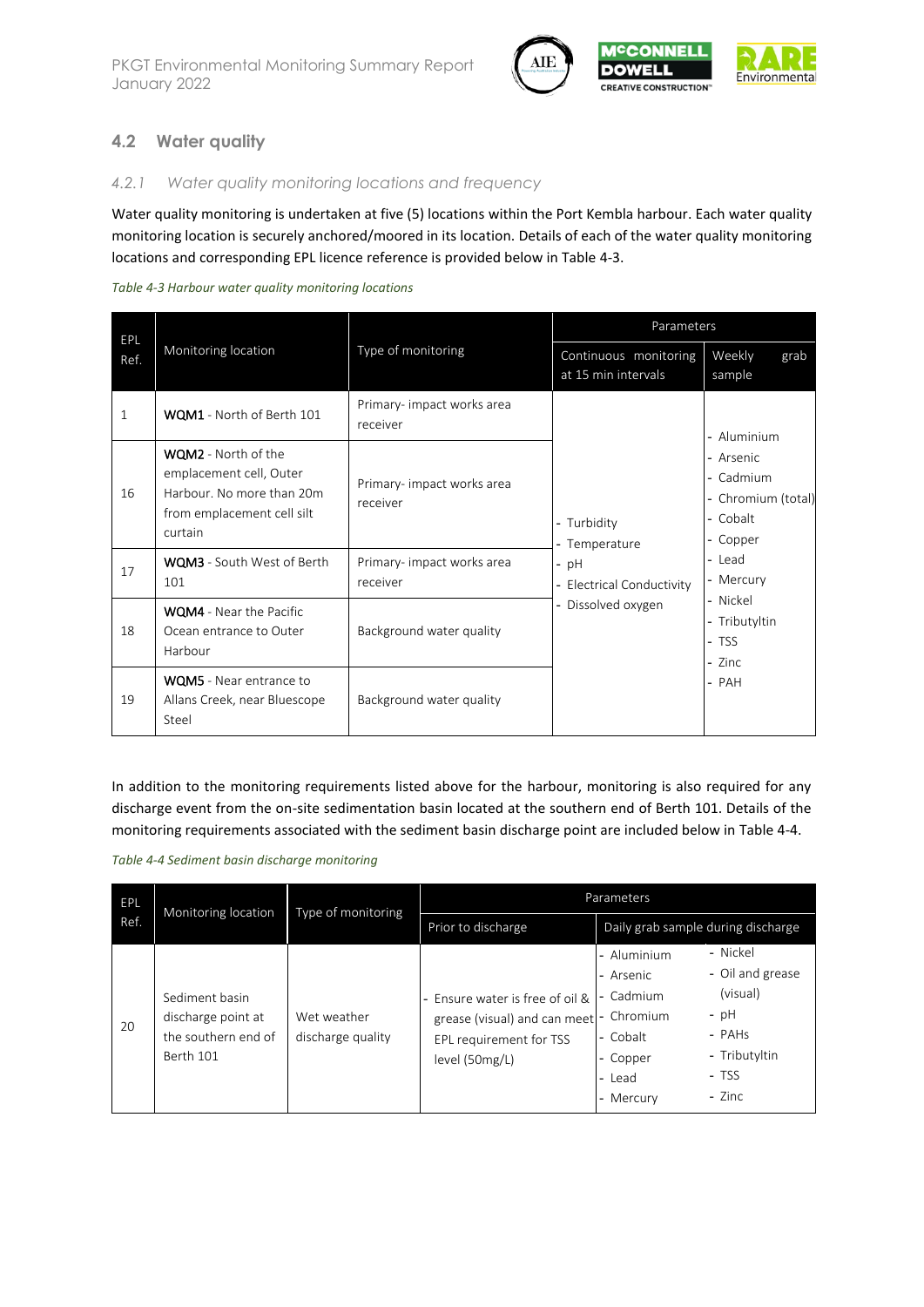



With the variation of the EPL in August 2021, a new ambient water quality monitoring point was added, Point 24. This is a mobile monitoring point located five metres outside the silt curtain around Berth 101. Point 24 is required to be sampled daily for Total Suspended Solids (TSS) during pile removal activities. Turbidity can be used in place of TSS to enable real time readings. The correlation utilised during this reporting period is a turbidity value equivalent of 50 NTU to 50 mg/L TSS. Details of the monitoring requirements associated with EPL Point 24 are included below in Table 4-5 Silt curtain [monitoring](#page-8-0)

#### <span id="page-8-0"></span>*Table 4-5 Silt curtain monitoring*

| EPL<br>Ref. | Monitoring location                                                                    | Type of monitoring       | Parameter                                                                                        | Frequency                            |
|-------------|----------------------------------------------------------------------------------------|--------------------------|--------------------------------------------------------------------------------------------------|--------------------------------------|
| 24          | Mobile monitoring<br>point within 5m of the<br>outermost silt curtain<br>near Berth101 | Ambient water<br>quality | TSS (via grab sample or<br>determined using turbidity<br>reading and appropriate<br>correlation) | Daily during pile removal activities |

The piling barge arrived 9<sup>th</sup> September 2021, with monitoring undertaken at Point 24 thereafter during pile removal activities. Piling removal was completed on the 16<sup>th</sup> January 2022, with monitoring at Point 24 suspended. Monitoring will resume with the commencement of dredging.

#### *4.2.2 Continuous water quality monitoring results*

A summary of the results for the continuous water quality monitoring in the harbour is presented below i[n Table](#page-9-0)  [4-6.](#page-9-0) Further details for events above criteria as indicated below are provided in Appendix B.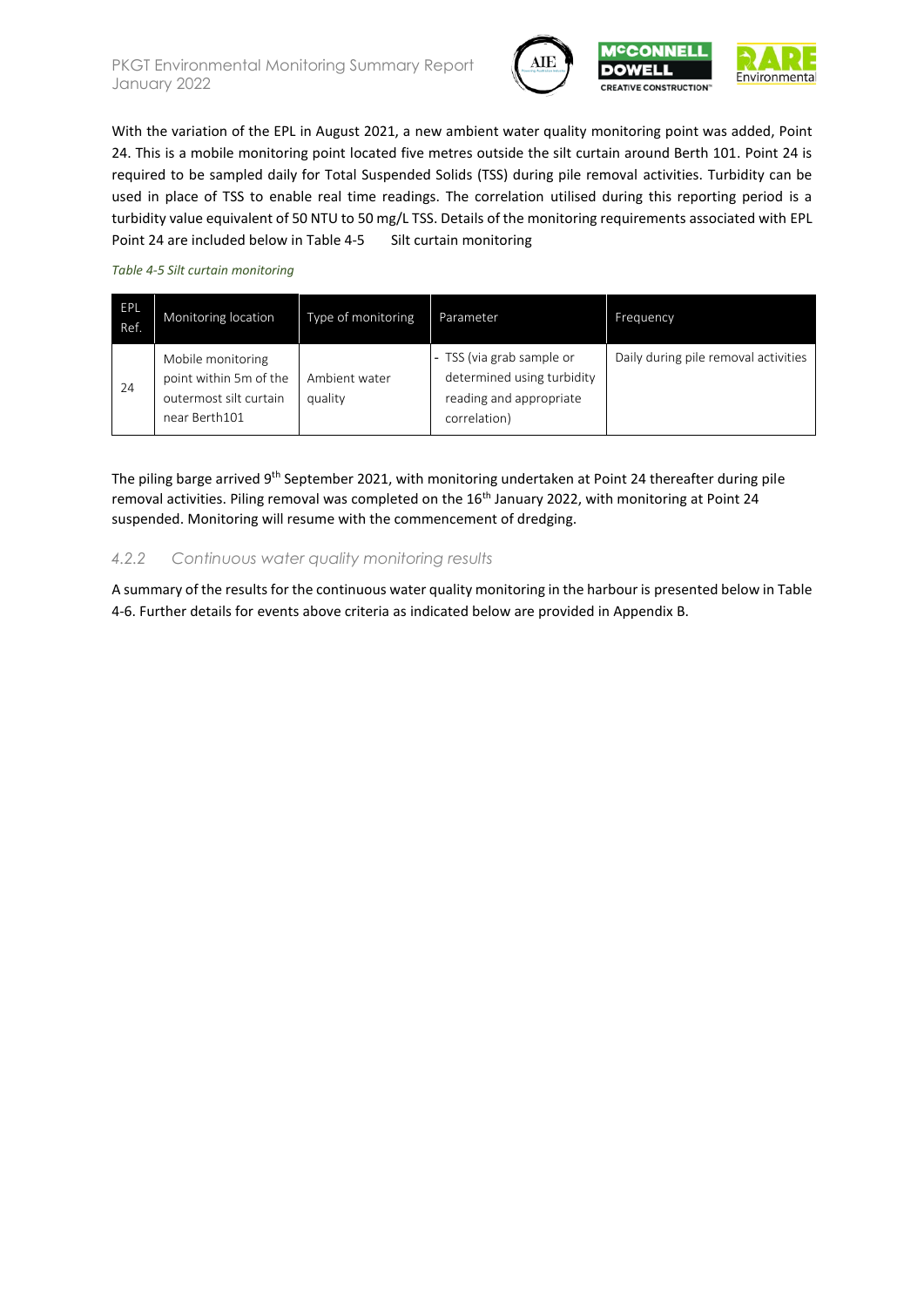



#### <span id="page-9-0"></span>*Table 4-6 Harbour water quality – Continuous monitoring results*

|                               |                                       | Results - based on individual 15-minute median |                                 |                          |                                          |                           |  |  |
|-------------------------------|---------------------------------------|------------------------------------------------|---------------------------------|--------------------------|------------------------------------------|---------------------------|--|--|
| Monitoring<br>location        | Statistic                             | Turbidity (NTU)                                | Temperature (Deg.<br>$\bigcirc$ | 공                        | conductivity (uS/cm<br>Electrical        | Dissolved Oxygen<br>%sat) |  |  |
| Criteria                      |                                       | $25^1/50^3$                                    | N/A                             | N/A                      | N/A                                      | N/A                       |  |  |
|                               | Average                               | 35.9                                           | 23.1                            | 8.2                      | 49793.5                                  | 94.4                      |  |  |
| WQM1 / EPL 1                  | Minimum                               | 0.9                                            | 18.2                            | 8.0                      | 115.8                                    | 66.9                      |  |  |
|                               | Maximum                               | 981.4                                          | 26.9                            | 8.4                      | 52951.9                                  | 159.3                     |  |  |
|                               | Events above<br>criteria <sup>2</sup> | $\mathbf 0$                                    |                                 | $\bar{ }$                |                                          |                           |  |  |
| WQM2 / EPL 16                 | Average                               | 5.6                                            | 22.8                            | 8.2                      | 51367.7                                  | 103.5                     |  |  |
|                               | Minimum                               | 1.2                                            | 19.7                            | 8.1                      | 70.6                                     | 84.0                      |  |  |
|                               | Maximum                               | 672.6                                          | 25.9                            | 8.3                      | 52738.5                                  | 136.8                     |  |  |
|                               | Events above<br>criteria <sup>2</sup> | $\mathbf{0}$                                   | $\overline{\phantom{0}}$        | $\overline{a}$           |                                          | $\overline{\phantom{a}}$  |  |  |
|                               | Average                               | 2.8                                            | 23.2                            | 8.1                      | 50051.5                                  | 99.3                      |  |  |
|                               | Minimum                               | 0.9                                            | 18.9                            | 7.8                      | 78.2                                     | 72.1                      |  |  |
| WQM3 / EPL 17                 | Maximum                               | 30.8                                           | 27.6                            | 8.3                      | 52886.4                                  | 157.9                     |  |  |
|                               | Events above<br>criteria <sup>2</sup> | 0                                              | $\overline{\phantom{a}}$        | $\overline{\phantom{a}}$ | $\overline{a}$                           | $\overline{\phantom{a}}$  |  |  |
|                               | Average                               | 3.0                                            | 22.6                            | 8.1                      | 45076.7                                  | 97.9                      |  |  |
| WQM4 / EPL 18<br>(Background) | Minimum                               | 1.2                                            | 19.3                            | 7.3                      | 0.6                                      | 40.9                      |  |  |
|                               | Maximum                               | 1632.9                                         | 30.5                            | 8.8                      | 53038.4                                  | 141.9                     |  |  |
|                               | Average                               | 13.9                                           | 26.0                            | 8.7                      | 48255.0                                  | 95.2                      |  |  |
| WQM5 / EPL 19<br>(Background) | Minimum                               | 1.4                                            | 19.5                            | 8.0                      | 90.5                                     | 71.0                      |  |  |
|                               | Maximum                               | 451.0                                          | 32.8                            | 9.1                      | 52780.3                                  | 125.6                     |  |  |
| Mobile WQM /                  | Average                               | 3.04                                           |                                 |                          |                                          |                           |  |  |
| <b>EPL 24</b>                 | Minimum                               | 0.63                                           |                                 |                          |                                          |                           |  |  |
| (Ambient)                     | Maximum                               | 12.75                                          |                                 |                          | No monitoring required at this EPL Point |                           |  |  |
|                               | Events above<br>criteria <sup>2</sup> | $\mathbf 0$                                    |                                 |                          |                                          |                           |  |  |

<sup>1</sup>Indicative value based on previous EPL's issued at Port Kembla indicate that 50 mg/l of suspended sediment is equal to 25 NTU (as per CWQMP).

2 Includes individual number of times results exceeded background. Refer to Appendix B for report on results above criteria.

<sup>3</sup>Criteria applies to EPL 24 only based on the correlation of 50 mg/l of suspended sediment equal to 50 NTU as specified in the EPL.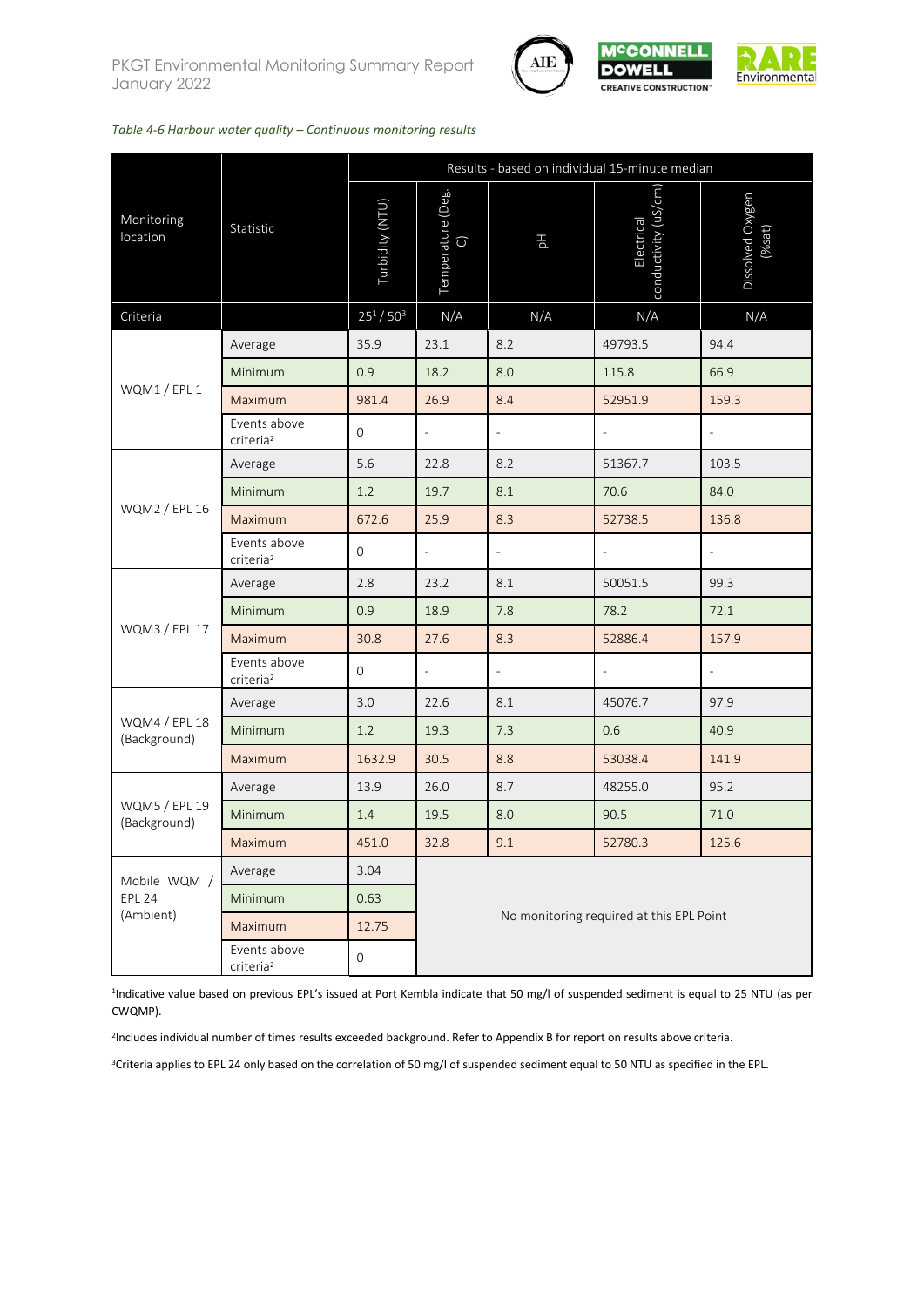

#### *4.2.3 Water Quality Monitoring Results – Port Kembla Harbour Grab Samples*

#### A summary of the results for the Port Kembla Harbour weekly grab samples is presented below in **Error! Not a valid bookmark self-reference.**.

#### *Table 4-7 Harbour water quality – Weekly grab sample results summary*

| Monitoring<br>Location | Statistic                          | Aluminium | Arsenic                  | Cadmium                  | Chromium (total)         | Cobalt         | Copper                   | Lead                     | Mercury                  | Nickel                   | Total PAH <sub>S3*</sub> | Total Suspended<br>Solids (TSS) | Tributyltin              | Zinc                     |
|------------------------|------------------------------------|-----------|--------------------------|--------------------------|--------------------------|----------------|--------------------------|--------------------------|--------------------------|--------------------------|--------------------------|---------------------------------|--------------------------|--------------------------|
| Unit                   |                                    | ug/L      | ug/L                     | ug/L                     | ug/L                     | ug/L           | ug/L                     | ug/L                     | ug/L                     | Ug/L                     | ug/L                     | ug/L                            | mg/L                     | ug/L                     |
| Criteria <sup>2</sup>  |                                    | N/A       | N/A                      | N/A                      | N/A                      | N/A            | N/A                      | N/A                      | N/A                      | N/A                      | N/A                      | $50 + BG$                       | N/A                      | N/A                      |
|                        | Average <sup>3</sup>               | 54.25     | 3.90                     | <1                       | 3.50                     | <1             | 4.25                     | 2.88                     | < 0.1                    | 3.05                     | < 0.05                   | 4.25                            | < 0.002                  | 17.00                    |
| WQM1/                  | Minimum                            | 5.00      | 1.70                     | <1                       | 0.50                     | <1             | 1.00                     | 0.20                     | < 0.1                    | 0.50                     | < 0.05                   | 2.00                            | < 0.002                  | 5.00                     |
| EPL 1                  | Maximum <sup>3</sup>               | 100.00    | 10.00                    | <1                       | 10.00                    | <1             | 10.00                    | 10.00                    | < 0.1                    | 10.00                    | < 0.05                   | 5.00                            | < 0.002                  | 50.00                    |
|                        | Events above criteria <sup>1</sup> |           | $\overline{\phantom{a}}$ | $\overline{\phantom{a}}$ | $\overline{\phantom{a}}$ | $\blacksquare$ | $\overline{\phantom{a}}$ | $\overline{\phantom{a}}$ | $\overline{\phantom{a}}$ | $\overline{\phantom{a}}$ | $\overline{\phantom{a}}$ | $\overline{0}$                  | $\overline{\phantom{a}}$ | $\overline{\phantom{a}}$ |
| WQM2/<br>EPL16         | Average $3$                        | 44.75     | 3.88                     | <1                       | 3.50                     | <1             | 4.00                     | 2.95                     | < 0.1                    | 3.00                     | < 0.05                   | 4.75                            | < 0.002                  | 15.75                    |
|                        | Minimum                            | 5.00      | 1.70                     | <1                       | 0.50                     | <1             | 1.00                     | 0.20                     | < 0.1                    | 0.50                     | < 0.05                   | 1.00                            | < 0.002                  | 3.00                     |
|                        | Maximum <sup>3</sup>               | 100.00    | 10.00                    | <1                       | 10.00                    | $\leq$ 1       | 10.00                    | 10.00                    | < 0.1                    | 10.00                    | < 0.05                   | 8.00                            | < 0.002                  | 50.00                    |
|                        | Events above criteria <sup>1</sup> |           | $\overline{a}$           | $\sim$                   |                          | $\overline{a}$ |                          | $\overline{a}$           | $\overline{\phantom{a}}$ |                          | $\overline{a}$           | $\overline{0}$                  | $\overline{a}$           | $\equiv$                 |
|                        | Average <sup>3</sup>               | 49.75     | 3.95                     | <1                       | 3.50                     | <1             | 4.00                     | 2.90                     | < 0.1                    | 3.00                     | < 0.05                   | 4.75                            | < 0.002                  | 16.25                    |
| WQM3/                  | Minimum                            | 5.00      | 1.90                     | <1                       | 0.50                     | <1             | 1.00                     | 0.20                     | < 0.1                    | 0.50                     | < 0.05                   | 1.00                            | < 0.002                  | 4.00                     |
| EPL17                  | Maximum <sup>3</sup>               | 100.00    | 10.00                    | <1                       | 10.00                    | <1             | 10.00                    | 10.00                    | < 0.1                    | 10.00                    | < 0.05                   | 8.00                            | < 0.002                  | 50.00                    |
|                        | Events above criteria <sup>1</sup> |           |                          | $\overline{\phantom{0}}$ |                          | $\overline{a}$ |                          |                          |                          |                          | $\overline{a}$           | $\Omega$                        | $\overline{a}$           | $\sim$                   |
|                        | Average <sup>3</sup>               | 42.50     | 3.85                     | <1                       | 3.50                     | <1             | 4.00                     | 2.98                     | < 0.1                    | 3.00                     | < 0.05                   | 4.00                            | < 0.002                  | 16.00                    |
| WQM4/<br>EPL18         | Minimum                            | 5.00      | 1.60                     | <1                       | 0.50                     | <1             | 1.00                     | 0.20                     | < 0.1                    | 0.50                     | < 0.05                   | 1.00                            | < 0.002                  | 4.00                     |
|                        | Maximum <sup>3</sup>               | 100.00    | 10.00                    | <1                       | 10.00                    | <1             | 10.00                    | 10.00                    | < 0.1                    | 10.00                    | < 0.05                   | 5.00                            | < 0.002                  | 50.00                    |
|                        | Average <sup>3</sup>               | 60.25     | 4.00                     | <1                       | 3.50                     | <1             | 5.50                     | 2.98                     | < 0.1                    | 3.33                     | < 0.05                   | 4.25                            | < 0.002                  | 18.50                    |
| WQM5/<br>EPL19         | Minimum                            | 5.00      | 1.80                     | <1                       | 0.50                     | <1             | 2.00                     | 0.20                     | < 0.1                    | 0.70                     | < 0.05                   | 2.00                            | < 0.002                  | 5.00                     |
|                        | Maximum <sup>3</sup>               | 100.00    | 10.00                    | <1                       | 10.00                    | <1             | 10.00                    | 10.00                    | < 0.1                    | 10.00                    | < 0.05                   | 5.00                            | < 0.002                  | 50.00                    |

1 Includes individual number of times results detected above criteria. Refer to Appendix B for report on results on criteria.

<sup>2</sup>BG = Background (WQM4 / WQM5)

3 In place of a non-detect, the Limit Of Reporting (LOR) for that analyte and method has been substituted in calculating these statistics.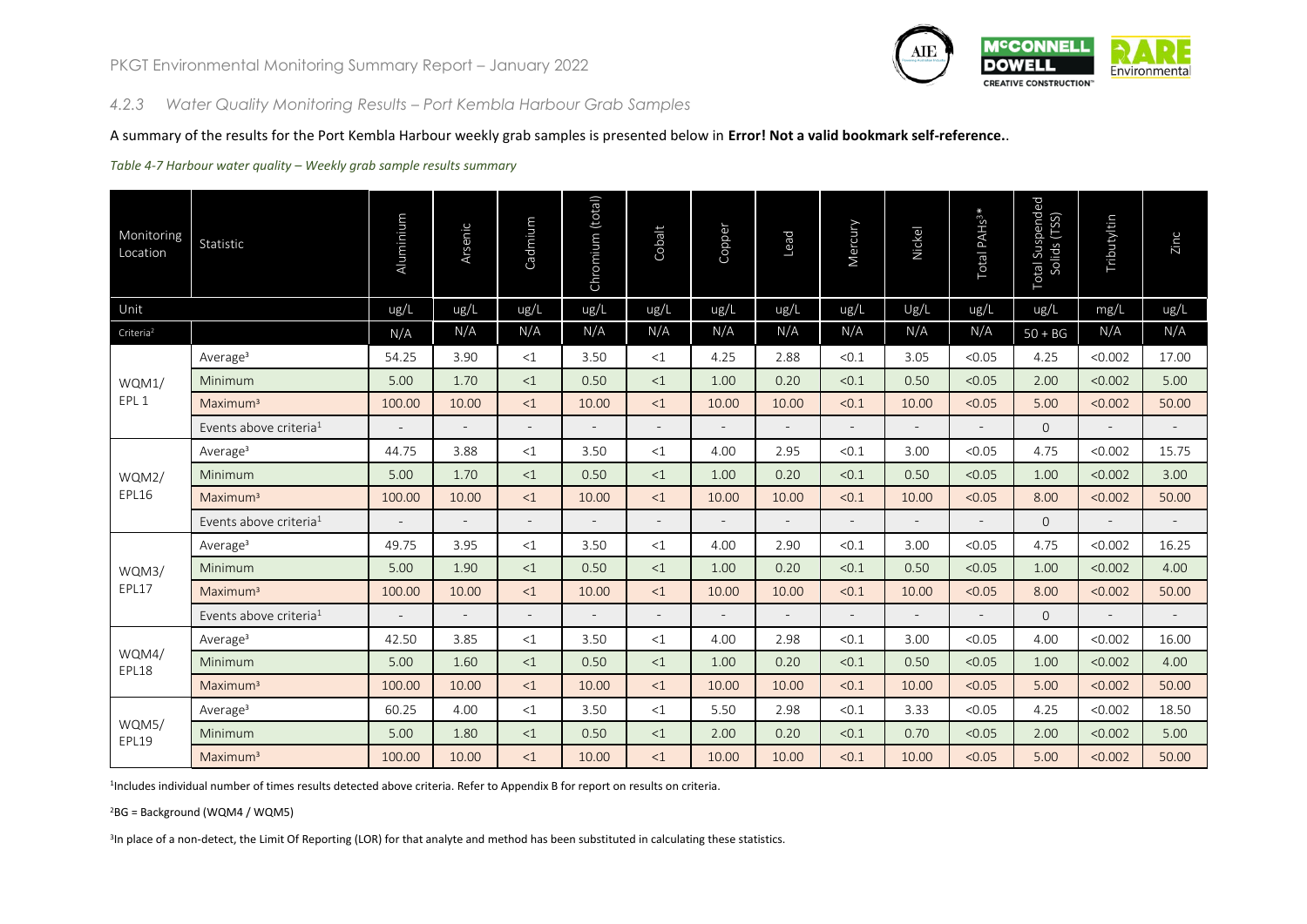*4.2.4 Water quality monitoring results – sediment basin discharge*



During the reporting month, there were eleven (11) authorised discharge events and zero (0) discharge events as a result of excessive rainfall (>43.5 mm in any 5-day period).

Refer to Section [4.3](#page-12-0) for site weather monitoring details. The date of the discharge event is provided below i[n Table 4-8.](#page-11-0)

A summary of the water quality results for the authorised discharge event from the sediment basin is included below in [Table 4-8](#page-11-0) (continues over next page).

<span id="page-11-0"></span>*Table 4-8 Sediment basin discharge water quality – Pre-discharge and daily grab sample results*

| Date of discharge/<br>sampling | Aluminium | <b>Arsenic</b> | Cadmium   | Chromium  | Cobalt    | Copper    | bead      | Mercury   | <b>Nickel</b> | Zinc      | Tributyltin    | <b>TSS</b> | 픲                        | Oil & Grease             | <b>Total PAH</b> |
|--------------------------------|-----------|----------------|-----------|-----------|-----------|-----------|-----------|-----------|---------------|-----------|----------------|------------|--------------------------|--------------------------|------------------|
|                                | $\mu$ g/L | $\mu$ g/L      | $\mu$ g/L | $\mu$ g/L | $\mu$ g/L | µg/L      | µg/L      | $\mu$ g/L | $\mu$ g/L     | $\mu$ g/L | µg/L           | mg/L       | $\sim$                   | $\overline{\phantom{a}}$ | $\mu$ g/L        |
| Criteria                       | <b>NA</b> | <b>NA</b>      | <b>NA</b> | <b>NA</b> | <b>NA</b> | <b>NA</b> | <b>NA</b> | <b>NA</b> | <b>NA</b>     | <b>NA</b> | <b>NA</b>      | 50         | <b>NA</b>                | Visible                  | <b>NA</b>        |
| 06/01/2022                     | <10       | <10            | <1        | <10       | <10       | <10       | <10       | < 0.2     | <10           | <1        | $<$ 2          | < 5        | 7.09                     | Not<br>visible           | < 0.05           |
| 08/01/2022                     | 8         | 0.6            | < 0.05    | 1.8       | < 0.1     | 1.2       | < 0.1     | < 0.1     | < 0.5         | < 0.05    | $2$            | < 5        | 7.45                     | <b>Not</b><br>visible    | < 0.05           |
| 10/01/2022                     | 30.00     | <1             | < 0.1     | 0.20      | < 0.1     | 0.20      | <1        | < 0.1     | <1            | < 0.1     | $2$            | < 5        | 7.19                     | Not<br>visible           | < 0.05           |
| 11/01/2022                     | 70        | 0.5            | < 0.05    | 2.4       | < 0.1     | 8.6       | 0.6       | < 0.0001  | 4.6           | < 0.05    | $\overline{2}$ | < 5        | 7.33                     | Not<br>visible           | < 0.05           |
| 12/01/2022                     | 80.00     | <1             | <1        | 2.00      | < 0.1     | 4.00      | <1        | < 0.1     | <1            | <1        | 2              | < 5        | 7.52                     | Not<br>visible           | < 0.05           |
| 13/01/2022                     | 97        | 0.5            | < 0.05    | 2.7       | < 0.1     | 6.9       | 1.2       | < 0.0001  | 2.4           | < 0.05    | $\overline{2}$ | 9          | 7.57                     | <b>Not</b><br>visible    | < 0.05           |
| 14/01/2022                     | 452       | 0.9            | < 0.2     | 3.0       | < 0.2     | 25        | 1.6       | < 0.0001  | 5.2           | < 0.2     | $<$ 2          | 8          | 8.50                     | Not<br>visible           | < 0.05           |
| 15/01/2022                     | 245       | 0.9            | < 0.05    | 3.0       | < 0.1     | 5.0       | 0.3       | < 0.0001  | 1.2           | < 0.05    | $2$            | < 5        | 7.82                     | <b>Not</b><br>visible    | < 0.05           |
| 16/01/2022                     | 642       | 1.3            | < 0.05    | 2.7       | < 0.1     | 6.6       | 0.7       | < 0.0001  | 3.3           | < 0.05    | $<$ 2          | < 5        | 8.25                     | Not<br>visible           | < 0.05           |
| 17/01/2022                     | 274       | 0.4            | < 0.05    | 3.0       | 2.8       | 15.5      | 0.7       | < 0.0001  | 5.3           | < 0.05    | $<$ 2          | $<$ 5      | $\overline{\phantom{a}}$ | Not<br>visible           | < 0.05           |
| 18/01/2022                     | 80        | 0.4            | < 0.05    | 3.1       | < 0.1     | 13.0      | 0.6       | < 0.0001  | 0.7           | < 0.05    | $2$            | < 5        |                          | Not<br>visible           | < 0.05           |

NA = No licence limit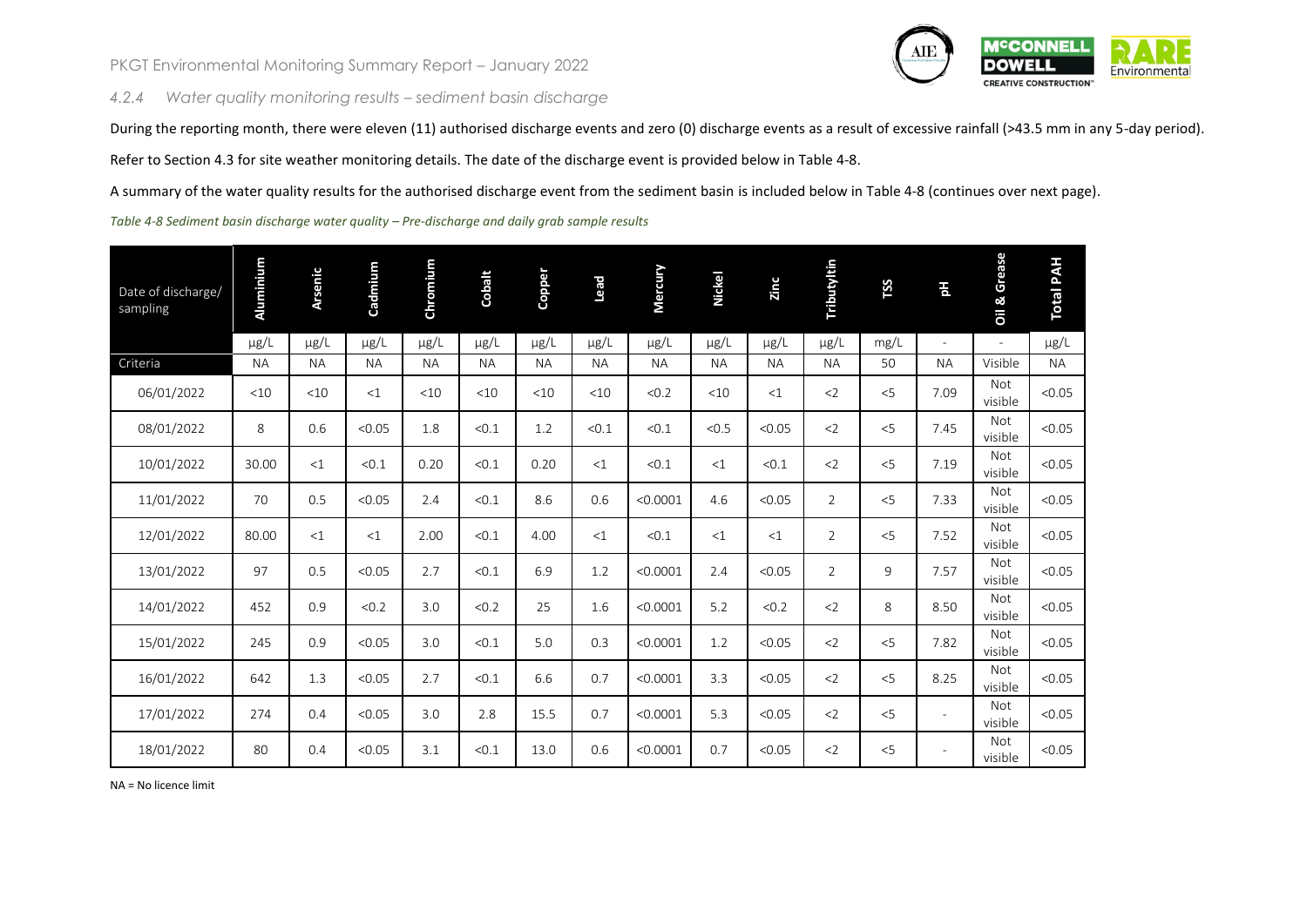

### <span id="page-12-0"></span>**4.3 Weather station results**

Under the EPL (Condition M5), AIE is required to monitor and record temperature, humidity, wind direction, wind velocity and rainfall at either a project weather station, or through analysis of equivalent weather information obtained from the Australian Bureau of Meteorology.

AIE established and maintains a weather station for the project site located at the southern point of Berth 101 (EPL monitoring point 21) as shown in the Monitoring Location Plan in Appendix A. The monthly data obtained from the onsite weather station is provided below in [Table 4-9.](#page-12-1)

<span id="page-12-1"></span>

| Parameter             | Unit of measure          | Monthly statistic | Result<br>EPL Point 21 |  |  |
|-----------------------|--------------------------|-------------------|------------------------|--|--|
|                       |                          | Average           | 4.10                   |  |  |
| Wind velocity         | m/s<br>(15min average)   | <b>Minimum</b>    | 0.10                   |  |  |
|                       |                          | Maximum           | 12.00                  |  |  |
| Wind direction at 10m | Degrees<br>(1hr average) | Average           | 162.34                 |  |  |
|                       |                          | Average           | 0.02                   |  |  |
| Rainfall rate         | mm/hr<br>(1hr average)   | <b>Minimum</b>    | 0.00                   |  |  |
|                       |                          | Maximum           | 1.30                   |  |  |
| Rainfall (Total)      | mm                       | Monthly total     | 12.39                  |  |  |
|                       |                          | Average           | 22.59                  |  |  |
| Temperature           | Degrees Celsius          | Minimum           | 18.40                  |  |  |
|                       |                          | Maximum           | 27.10                  |  |  |
|                       |                          | Average           | 84.00                  |  |  |
| Humidity              | %                        | Minimum           | 58.60                  |  |  |
|                       |                          | Maximum           | 100.00                 |  |  |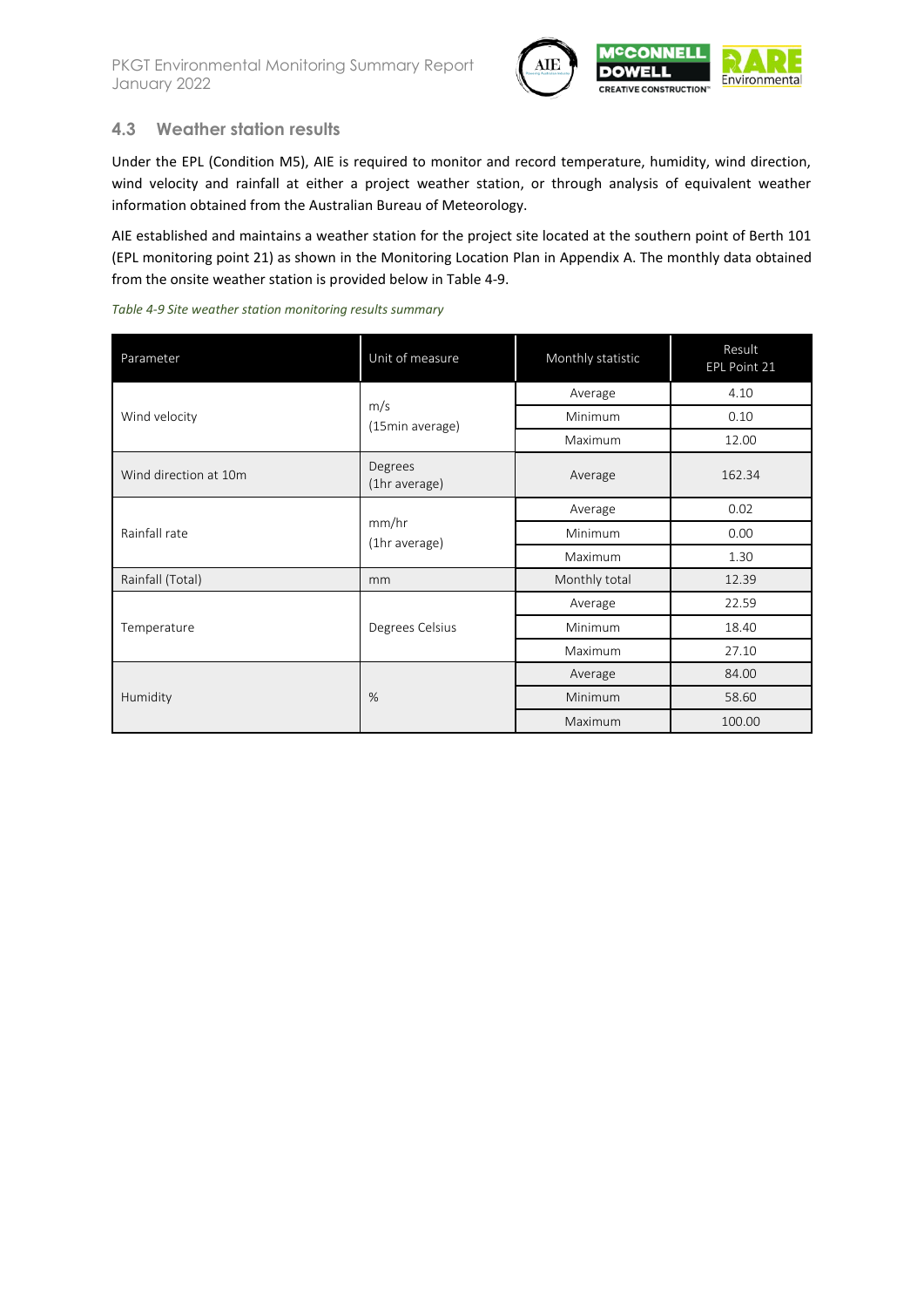

### <span id="page-13-0"></span>**4.4 Drone Survey**

A monthly drone flyover was undertaken to obtain visual photographs of the Early Enabling Works footprint and wider harbour area. The survey of the MBD Site Compound and Emplacement Cell Construction Site produces high-resolution imagery. This allows for a qualitative assessment of visible impacts of sediment plumes (if any) and silt curtain condition and position amongst other markers.

The drone footage provides a visual representation of the ecological health of Port Kembla and will indicate if there are any visual issues requiring investigation, such as sediment plumes or excessive runoff. No issues were noted in this month's survey. Select photos are provided in Appendix C from the January 2022 survey.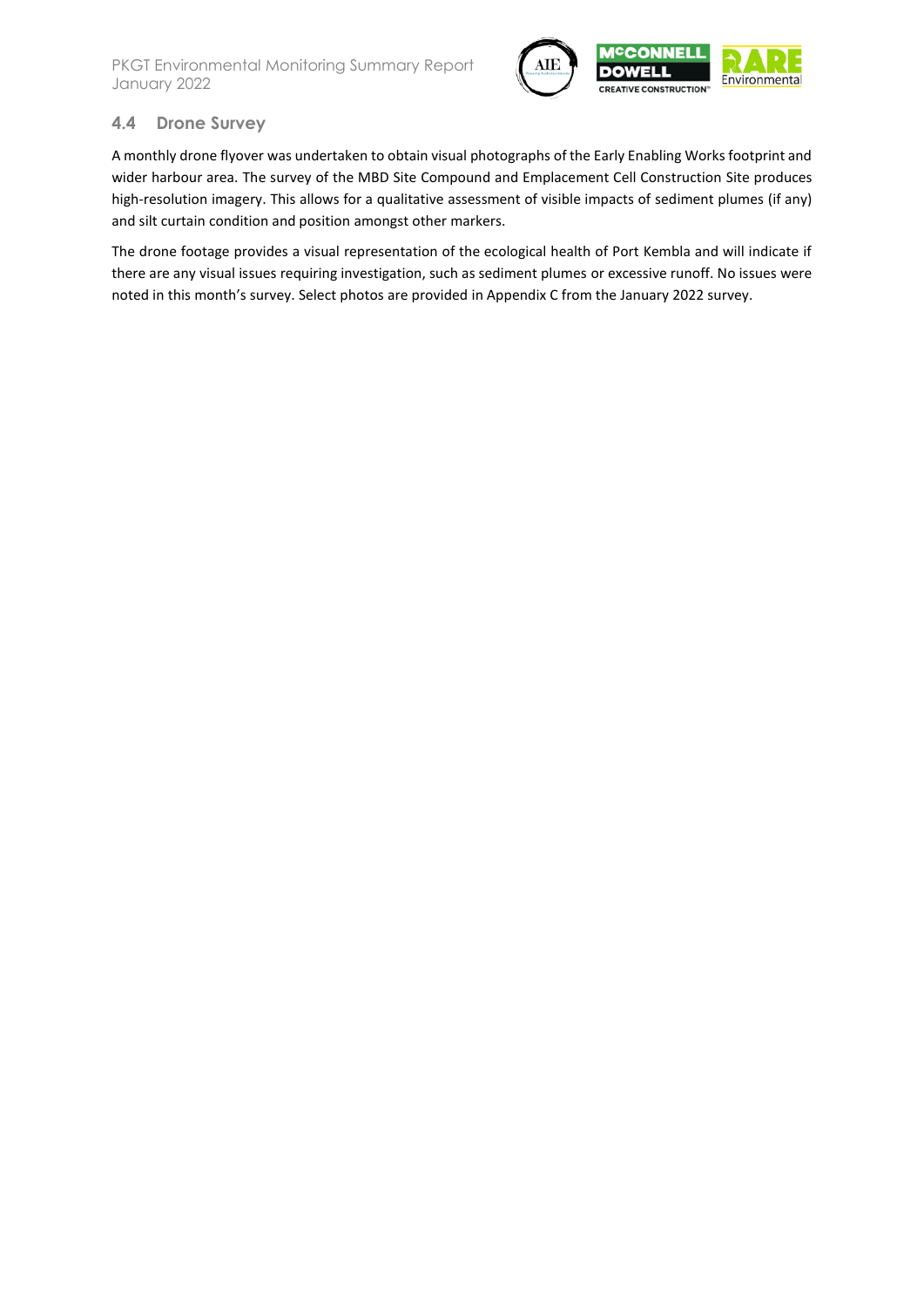

# **5 Environmental complaints**

A summary of environmental complaints received during the reporting month and follow-up close-out and or corrective actions are presented below i[n Table 5-1.](#page-14-0)

<span id="page-14-0"></span>*Table 5-1 Environmental complaints summary*

| Date | Complaint<br>No. | Nature of the complaint                                         | Follow-up close-out and or<br>corrective action |
|------|------------------|-----------------------------------------------------------------|-------------------------------------------------|
| NА   | <b>NA</b>        | No environmental complaints received for the<br>reporting month | <b>NA</b>                                       |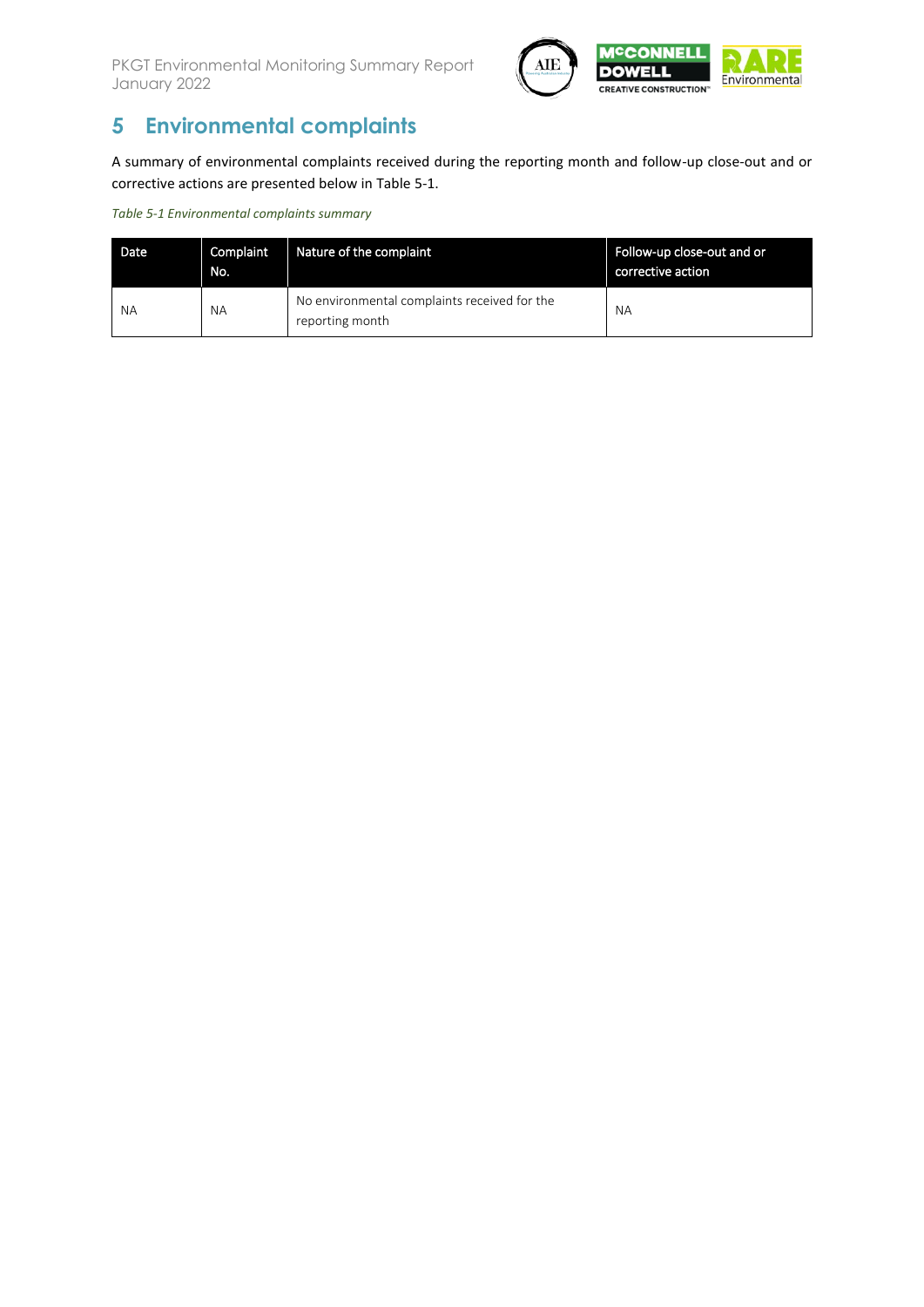

# Appendices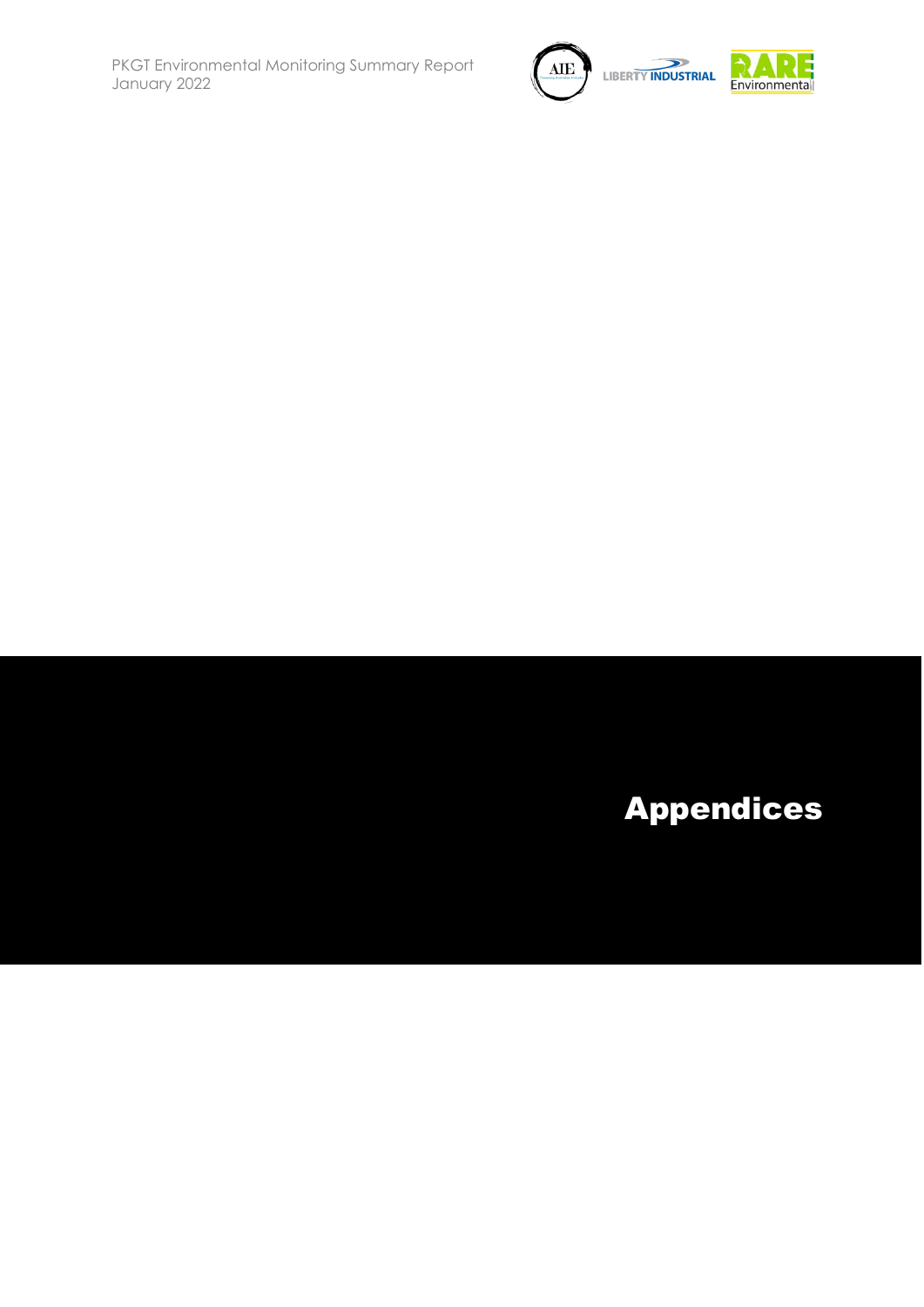

# Appendix A - Monitoring Location Plan

ije u Angelu II.<br>U državili 1. drž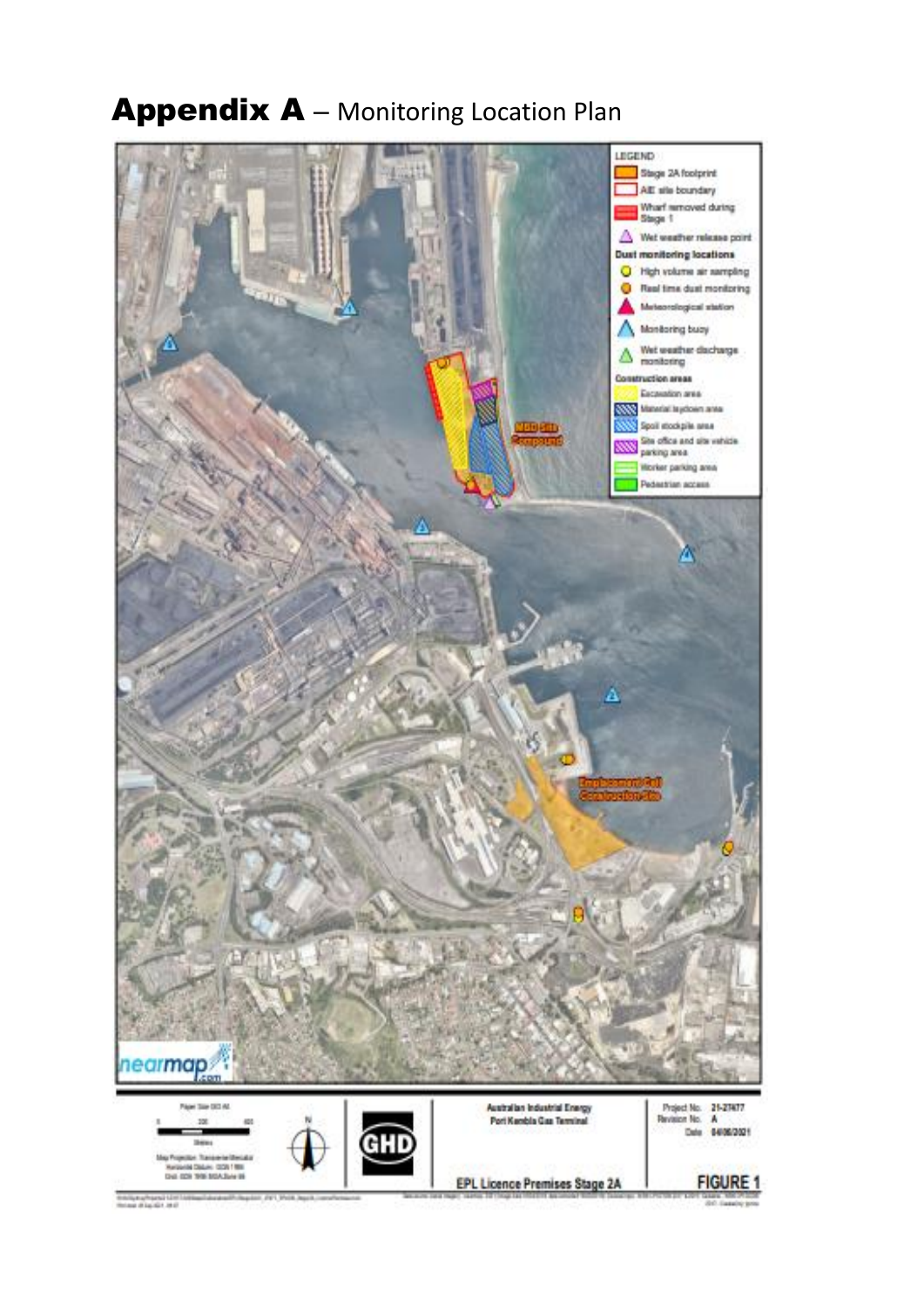# Appendix B - Summary of Events Above Criteria

Each exceedance triggers an investigation including the evaluation of wind direction, comparison of upwind and downwind monitors at the time of the event. Dust prevention controls are continually being assessed to ensure their adequacy.

*Air Monitoring Events Above Criteria*

| Date | Location | Exceedance<br>value<br>(ug/m3)               | Investigation & Actions |
|------|----------|----------------------------------------------|-------------------------|
|      |          | No events above criteria in reporting period |                         |

*Water Monitoring Events Above Criteria*

| Date | Location | Recorded<br>Value                            | <b>Action Taken</b> | <b>Investigation Outcomes</b> |
|------|----------|----------------------------------------------|---------------------|-------------------------------|
|      |          | No events above criteria in reporting period |                     |                               |